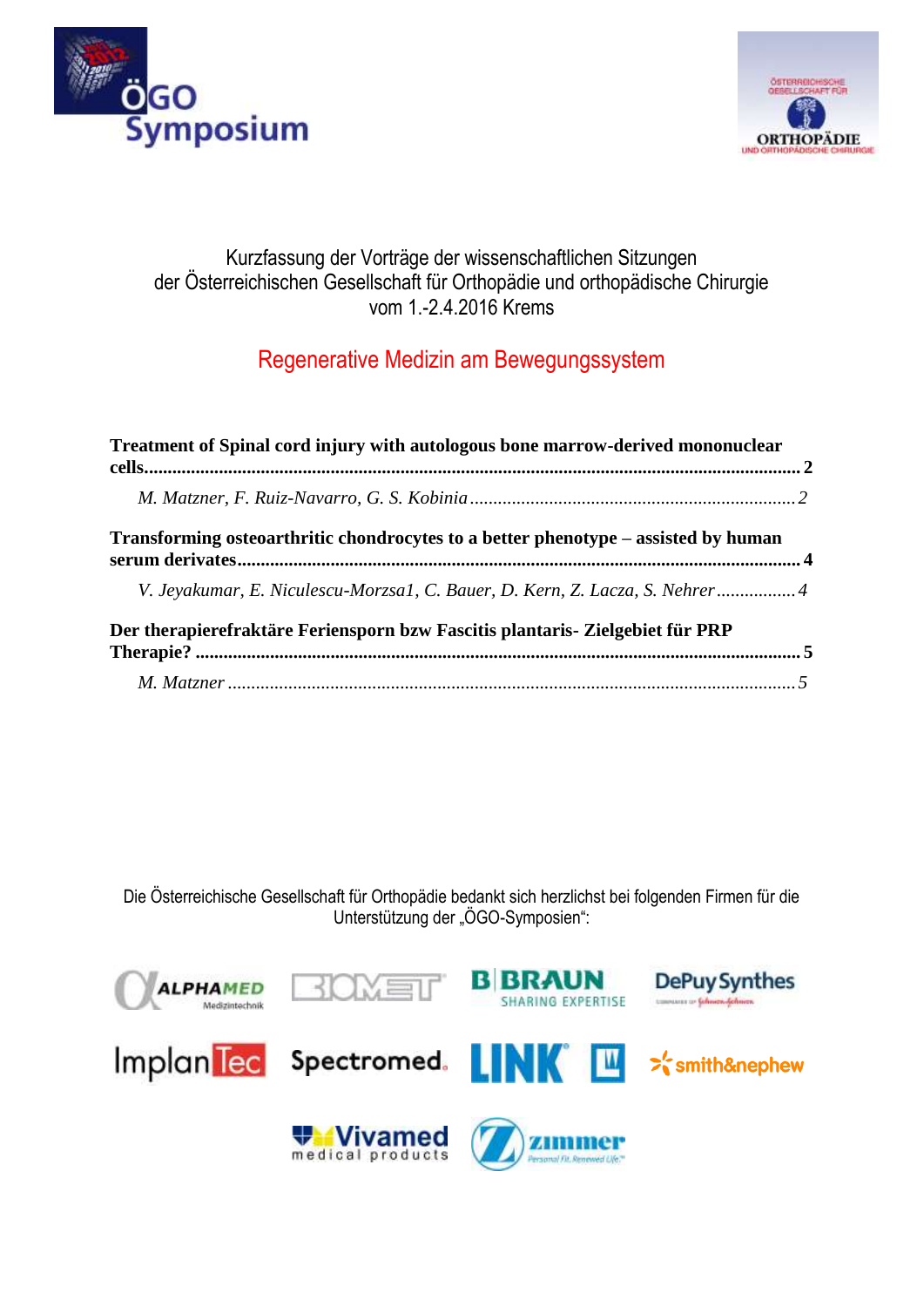## <span id="page-1-0"></span>Treatment of Spinal cord injury with autologous bone marrow-derived mononuclear cells.

#### <span id="page-1-1"></span>M. Matzner, F. Ruiz-Navarro, G. S. Kobinia

Background: As many as 500 000 people suffer spinal cord injury each year, the condition affects mainly the most productive sector of the population (1). Despite advances in prehospital care, medical and surgical management, and rehabilitation approaches, many SCI sufferers still experience substantial neurological disability (2). Since the last decade the use of stem cell therapies, in particular bone marrow-derived stem cells that include hematopoietic and mesenchymal stem cells had been promoted. This cells secrete all kind of factors, which influence the direct environment of injured cells inducing neuroprotection by inflammation suppression together with neuroregeneration, allowing the reconstruction of totally damaged tissues and preventing partially damaged cells from evolving to cell demise (3,4). The mechanisms known are the stimulation of neovascularization and increase oxygenation, transdifferentiate into specific neuronal cells, promotion of synaptic connections and promotion of neuroplasticity (5–8). Several studies had been publish with positive results in acute and chronic patients (9).

Objective: Our principal aim was to prove the safety and effectiveness of the Neuron Point-Of-Care Stem Cell Therapy (N-POCST), an autologous bone marrow-derived mononuclear cells transplantation and bone marrow-derived plasma after an on-site separation by a closed system and reinfusion in the cerebrospinal fluid by a regular lumbar puncture. The study was performed under the condition of "Unproven intervention in Clinical Practice" described in the Ethical Principles for Medical Research Involving Human Subjects of the World Medical Association of Helsinki Declaration.

Method: The study was an open label pilot study in 61 patients with spinal cord injury. The primary endpoint was to document adverse effects and establish the safety profile of the intervention. The secondary endpoint was to evaluate the effects of N-POCST on functional impairment.

Results: After 6 months follow-up 62% of the patients improved muscular strength, 50% improved spasticity, 50% improved sensibility 37% improved bladder control and 93% referred a better general health status.

Conclusions: The method is safe and feasible and consistent with the effectiveness published before related to cell therapies.

#### References

1. WHO | Spinal cord injury: as many as 500 000 people suffer each year [Internet]. WHO. [cited 2016 Feb 12]. Available from:

http://www.who.int/mediacentre/news/releases/2013/spinal-cord-injury-20131202/en/ 2. Fehlings MG, Vawda R. Cellular Treatments for Spinal Cord Injury: The Time is

Right for Clinical Trials. Neurotherapeutics. 2011 Oct;8(4):704–20.

3. Gnecchi M, Zhang Z, Ni A, Dzau VJ. Paracrine mechanisms in adult stem cell signaling and therapy. Circ Res. 2008 Nov 21;103(11):1204–19.

4. Caplan AI, Dennis JE. Mesenchymal stem cells as trophic mediators. J Cell Biochem. 2006 Aug 1;98(5):1076–84.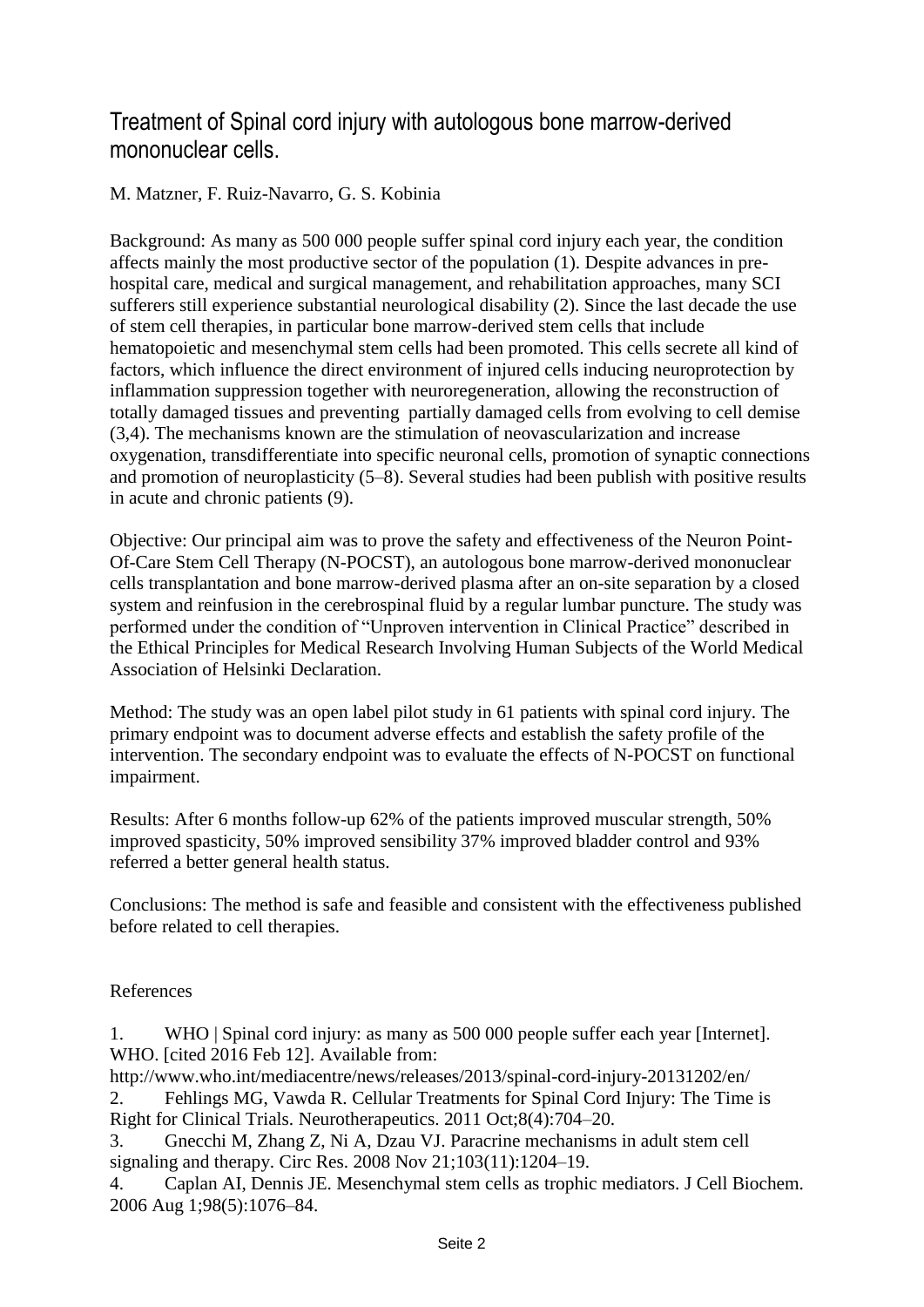5. Zhang H, Zhang N, Li M, Feng H, Jin W, Zhao H, et al. Therapeutic angiogenesis of bone marrow mononuclear cells (MNCs) and peripheral blood MNCs: transplantation for ischemic hindlimb. Ann Vasc Surg. 2008 Mar;22(2):238–47.

6. Zeng R, Wang L-W, Hu Z-B, Guo W-T, Wei J-S, Lin H, et al. Differentiation of human bone marrow mesenchymal stem cells into neuron-like cells in vitro. Spine. 2011 Jun;36(13):997–1005.

7. Bareyre FM. Neuronal repair and replacement in spinal cord injury. J Neurol Sci. 2008 Feb 15;265(1-2):63–72.

8. Kucia M, Reca R, Jala VR, Dawn B, Ratajczak J, Ratajczak MZ. Bone marrow as a home of heterogenous populations of nonhematopoietic stem cells. Leukemia. 2005 Jul;19(7):1118–27.

9. de Munter JPJM, Wolters EC. 70th Birthday symposium of Prof. Dr. Riederer: autologous adult stem cells in ischemic and traumatic CNS disorders. J Neural Transm Vienna Austria 1996. 2013 Jan;120(1):91–102.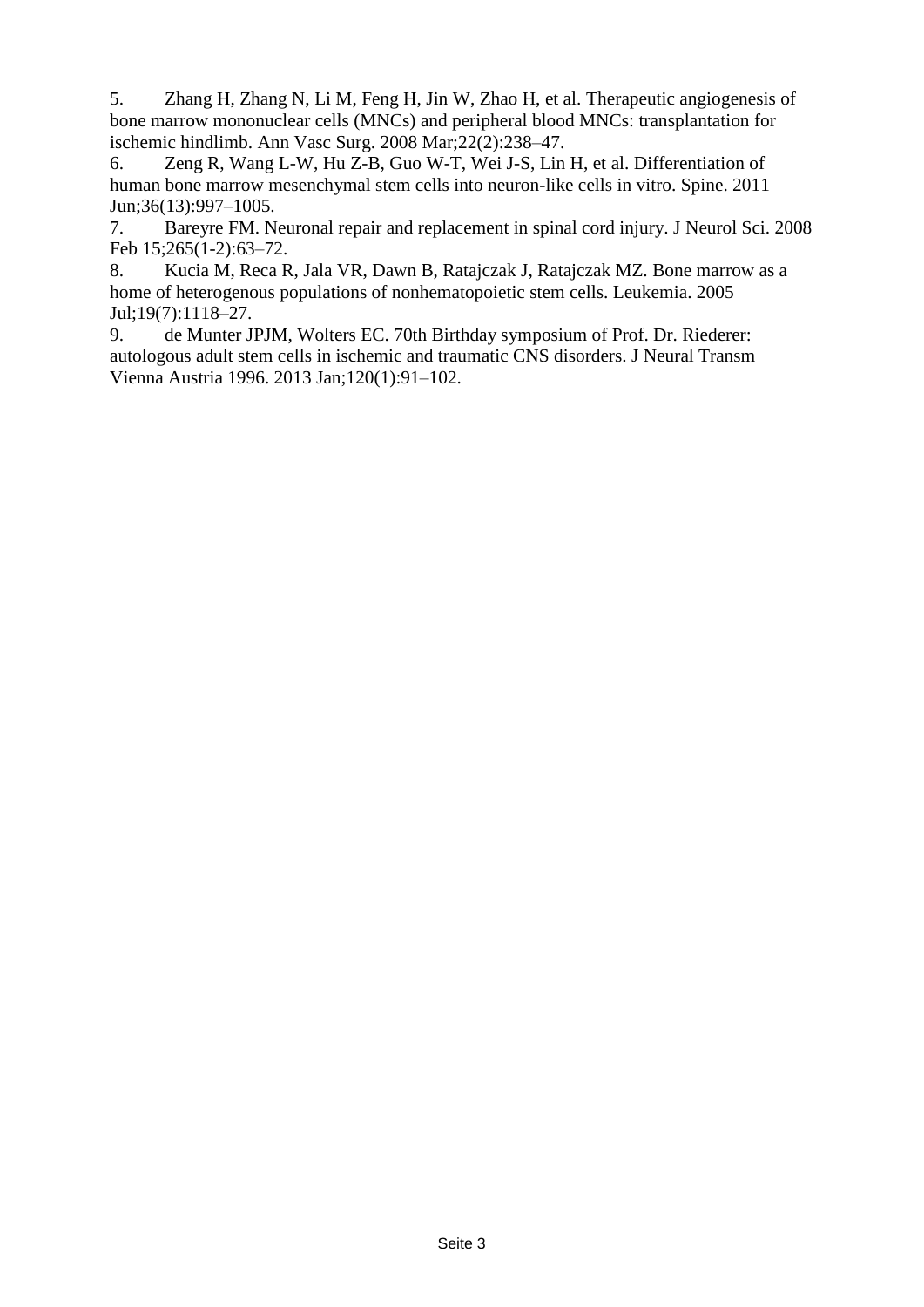## <span id="page-3-0"></span>Transforming osteoarthritic chondrocytes to a better phenotype – assisted by human serum derivates

<span id="page-3-1"></span>V. Jeyakumar, E. Niculescu-Morzsa1, C. Bauer, D. Kern, Z. Lacza, S. Nehrer

#### Purpose:

Articular cartilage is an avascular tissue that is limited by its poor healing capacity to restore tissue damage from sports injuries or trauma, ultimately ensuring an instability and loss of mobility in the joint tissue leading to osteoarthritis. Autologous chondrocyte implantation (ACT) involves a surgical intervention by implantation of autologous cells that are cultivated in vitro. Confronting the problem that occurs during in vitro expansion onto 2D cell culture substrates is to overcome the state of dedifferentiation. In our current study, we investigated the proliferation rate and the preservation of the chondrogenic lineage of human osteoarthritic chondrocytes in monolayer culture.

#### Methods:

Human articular chondrocytes were isolated from osteoarthritic (OA) cartilage by enzymatic digestion and expanded in medium containing 10% FCS (control) for 30 days as P0 Cells were passaged and cultured as P1 where the medium is switched to 10% platelet-rich plasma (PRP) or 10% serum from platelet-rich fibrin (SPRF) for a further 3 days and maintained at normoxic (20% O2) or hypoxic (1% O2) conditions. Cell proliferation was measured by an XTT assay, and the chondrogenic differentiation potential was determined with RT-qPCR for chondrogenic gene expression markers COL2A1 (collagen type II, alpha 1) and COL1A1 (collagen type I, alpha 1) and matrix metalloproteinases MMP3, MMP13 at 24h and 72h respectively.

#### Results:

Results indicated that SPRF enhanced the proliferation rate of OA chondrocytes in comparison to the control and PRP from 24h to 72h significantly ( $p<0.05$ ) on 2D substrates both under normoxic (20% O2)/hypoxic (1% O2) conditions. Gene expression analysis revealed that in OA chondrocytes COL1A1 was downregulated when cultured with PRP than in SPRF or control under normoxic/hypoxic conditions. COL2A1, a marker of redifferentiation in chondrocytes was significantly upregulated with a 15 fold increase (p<0.05) in PRP under normoxia and hypoxia than in control. CO2A1 was downregulated in SPRF than in the control from 24h to 72h. The index of cell differentiation (redifferentiation) COL2A1/COL1A1 ratio was upregulated in PRP with a 50 fold increase to control under normoxia and a 100 fold increase to control in hypoxia significantly ( $p<0.05$ ). Whereas, COL 2A1/COL1A1 ratio was downregulated both under normoxia and hypoxia in SPRF to control from 24 h to 72h. Matrix metalloproteinases MMP3 and MMP13 was upregulated with 1.5 fold increase ( $p<0.05$ ) in PRP under normoxia but downregulated under hypoxia to control and SPRF.

#### Conclusion:

Our current study implies that increased chondrocyte proliferation can be attained in vitro on 2D surfaces by the addition of PRP to the cells without an increased dedifferentiation both under normoxic and hypoxic culture conditions. In contrast, SPRF increases even faster proliferation at the expense of decreased Collagen II production, indicating that the growth factor composition of platelet-rich plasma varieties may have surprisingly different effects on the fate of cultured cells.